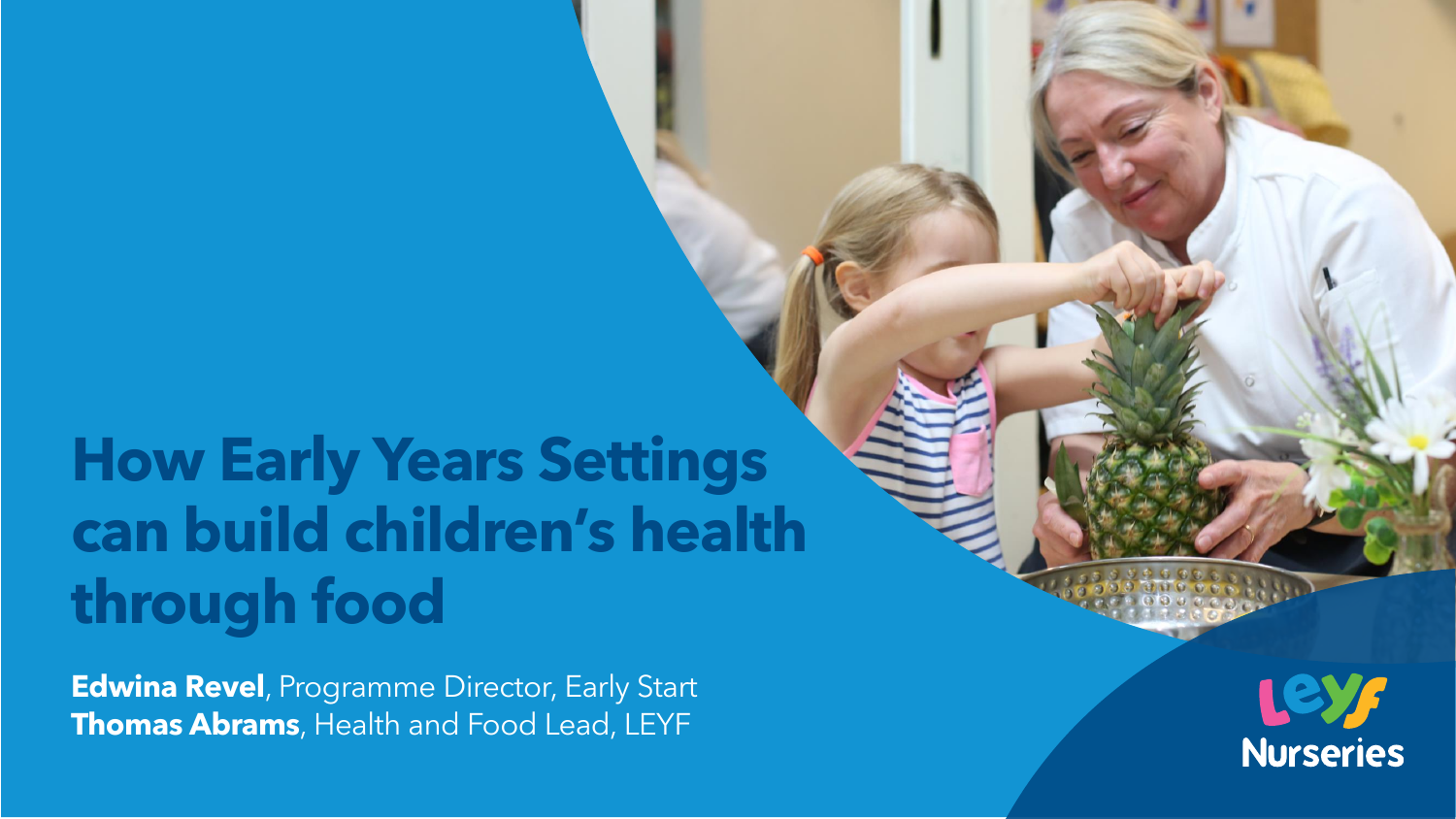## **Early Years chefs are critical to improving children's health**



- LEYF established the first **Early Years Chef Academy** to help more children get the nutritious food they need and develop healthy habits for life
- This **CACHE endorsed Level 3 Award** course
	- −trains Early Years chefs to be **experts in child nutrition,** including areas such as portion sizes, weaning, menu-planning, managing allergies, and cooking healthy, delicious food
	- −teaches chefs drive a **holistic approach to food** in their settings by running **food-related activities** with children, staff and parents, and offering much sought-after **nutritional advice**

- After internal success, the course is **now open to all Early Years settings**
- Designed and taught in-house by our **Chef Trainer and Learning and Development team**
- **To combat inequality**, LEYF is particularly targeting voluntary settings, or those who offer funded-only places, by offering **substantial discounts**

New blended or online-only cohorts starting in November 2022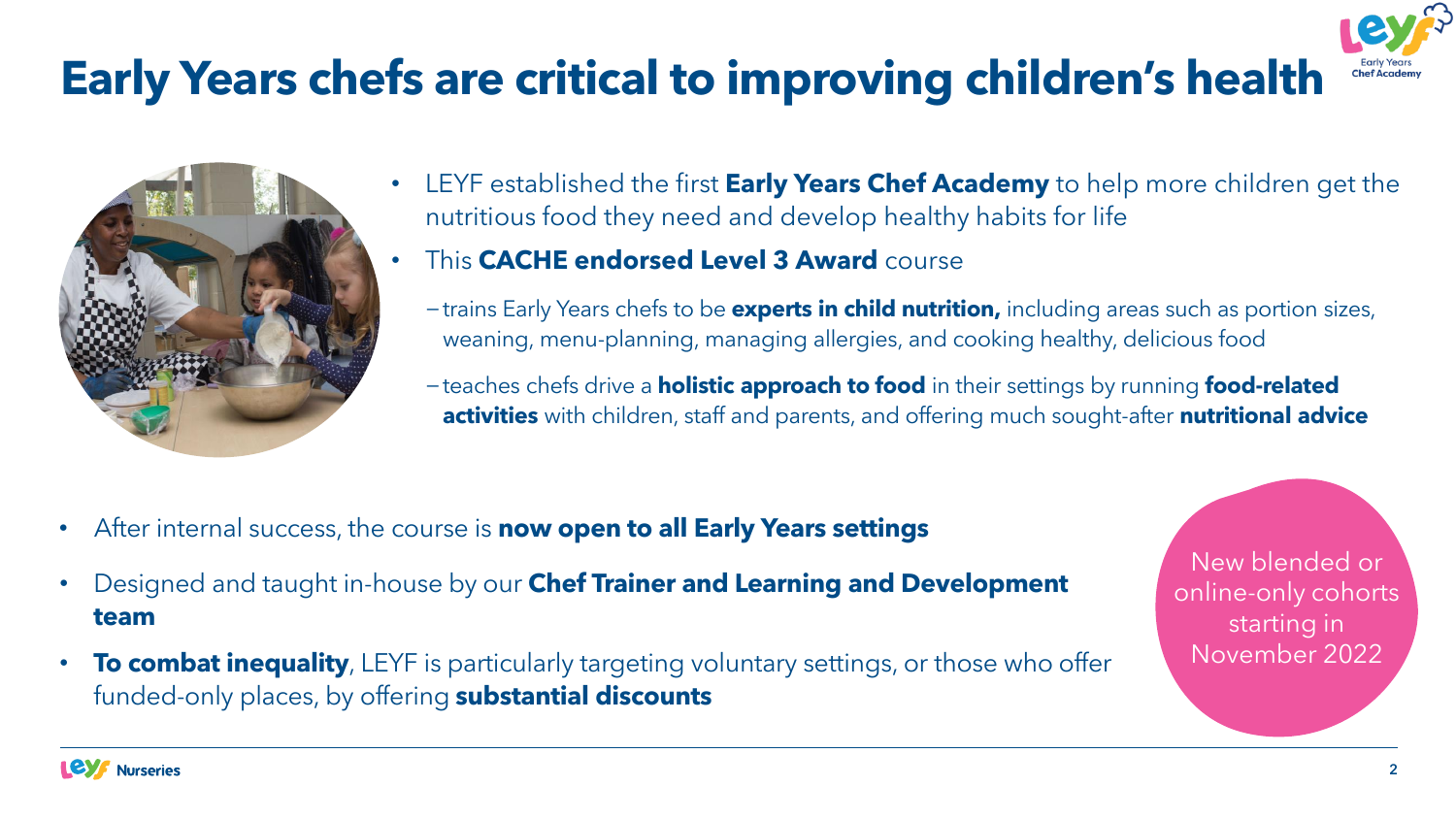## **A vision for food in Early Years settings**



#### **All children have access to enough healthy and nutritious food in their settings**

- **High quality:** Healthy, balanced, and nutritious meals that builds their health and broadens their palates
- **Broad access:** free or affordable meals to all families regardless of their background

**Whole setting approach:** offering a rich food education to help children better understand food, where it comes from, cooking and healthy choices

#### **How will we get there?**

- 1. Mandatory food standards that are monitored and enforced
- 2. Sufficient training, advice and guidance for the sector
- 3. Adequate funding (for training, capital expenditure and meals)

Represent the voices of providers, parents and children